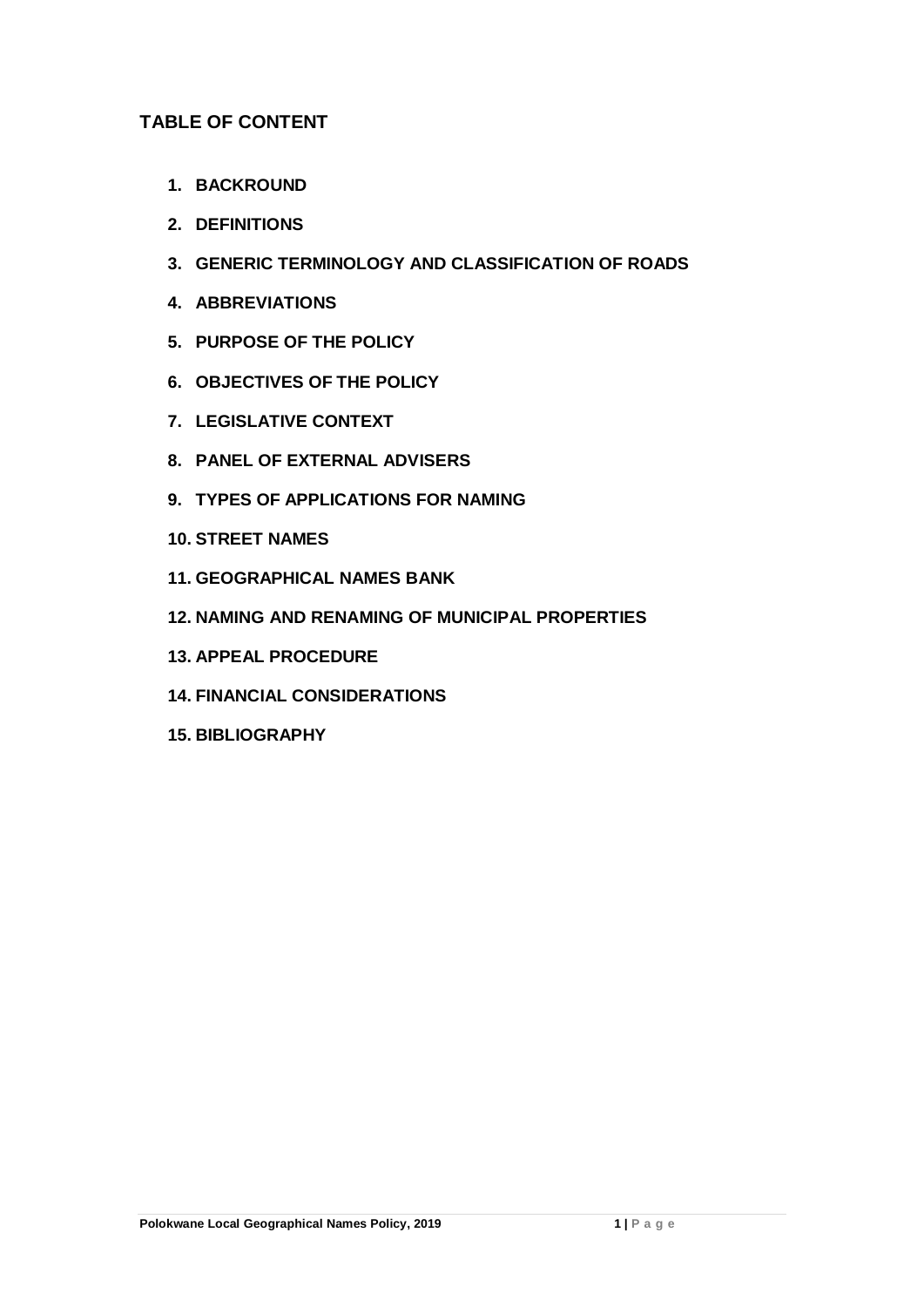#### **1. BACKROUND**

The United Nations Group of Experts on Geographical Names (UNGEGN) was established in pursuance of Economic and Social Council Resolutions 715 A (XXVII) of 23 April 1959 and 1314 (LXIV) of 31 May 1968 to further the standardization of geographical names at both the national and international level. In order to continuously coordinate the achievement of the required results across the world, the UNGEGN performs its work by means of divisions based on geographical proximity and the linguistic systems in use in the world. Recognizing that national standardization is a basic requisite for international standardization and that each country has the sovereign right to decide on the names and written forms for its features, the United Nations recommended that each country should have a national geographical names authority to standardize its names.

The SAGNC replaced the National Place Names Committee (NPNC), which was appointed in 1940 by the then Minister of Education, Arts and Science. The South African Geographical Names Council (SAGNC) is therefore an advisory body appointed by the Minister of Arts and Culture in terms of the South African Geographical Names Act, 1998 (Act 118 of 1998). It is the supreme authority on geographical names in South Africa and has jurisdiction over all names of geographical features and entities in the territories over which the South African government has sovereignty or jurisdiction acquired by treaty. Not only is the SAGNC the highest advisory body to the Minister on official place names in South Africa, but it also advises the Minister on the transformation and standardization of official geographical names.

The SAGNC is also responsible for facilitating the establishment of provincial geographical names committees such as the Limpopo Geographical Names Committee (LGNC). A provincial geographical names committee advises local authorities and works with them to ensure they apply the principles of the SAGNC. The LGNC makes recommendations to the SAGNC on geographical features within the provincial boundaries and liaises between communities and/or municipalities and the SAGNC. A priority of the SAGNC is to ensure that the general public of the country is involved in the naming process.

Polokwane Municipality prepared a policy regarding naming / renaming of townships, as there is a need for a uniform and common approach to the naming of streets, townships, and council owned properties to allow for a smooth running of services for the whole of the municipality. A municipal wide policy is needed to facilitate decision making with regard to related applications in order to standardise street naming and council owned properties.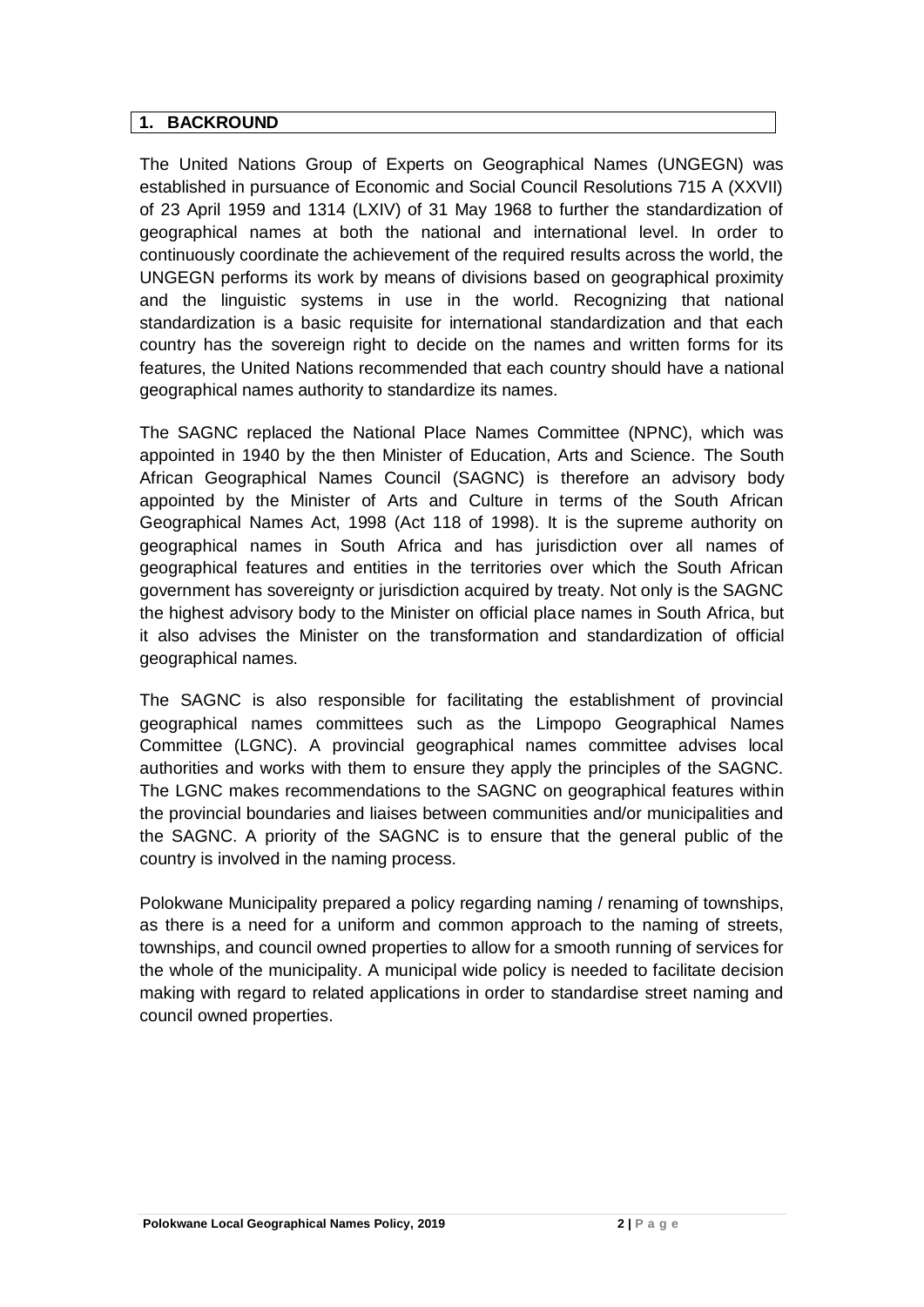#### **2. DEFINITIONS**

For the purpose of the policy the following definitions apply:

**Council** means the municipal council of the municipality as contemplated in Section 157 of the Constitution;

**Council owned properties** in terms of this policy means all municipal properties such as buildings, parks, libraries, museums, clinics, cemeteries, stadiums

**Cul-de-sac** means a street with a single entry, which is also the exit, into the street;

**Day** means a calendar day provided that when any number of days is prescribed for the doing of any act in terms of this policy, it must be calculated by excluding the first day and including the last day; provided further that, if the last day falls on a Saturday, Sunday or public holiday, the number of days must be calculated by excluding the first day and also the Saturday, Sunday or public holiday; and further if the day on which a notice in terms of this policy must appear in any media or *Provincial Gazette* such notice may not appear on a Saturday, Sunday or public holiday and which shall for purposes of the calculation of days be excluded;

**Polokwane Local Geographical Names Bank** means a database consisting of approved geographical names within the area of jurisdiction of Polokwane Local Municipality;

**Geographic name** means the name of any terrestrial feature within the borders of the Republic of South Africa, together with the area of jurisdiction of the Republic acquired by treaty, whether —

- (a) natural or man-made or adapted by human agency; or
- (b) populated or unpopulated.

**Townships name** means the name allocated to a new township establishment. (This name is made up of the name of the township zone name and the next available extension number. Names of new township developments have to be allocated by issuing a reservation letter);

**Townships zone name** means a distinct name reserved for a broader area in which township development can take place. (All new township establishments will then bear the same distinct zone name as well as a unique extension number. If a township zone does not have an approved name, a township zone name needs to be approved before new townships can be reserved);

**Municipality** means the Polokwane Local Municipality or its successor in title as envisaged in section 155(1) of the Constitution established by Notice under section 11 and 12 in 2000 and amended by Notice No 1866 of 2010 in terms of the Local Government Municipal Structures Act, 1998 (Act 117 of 1998), as amended;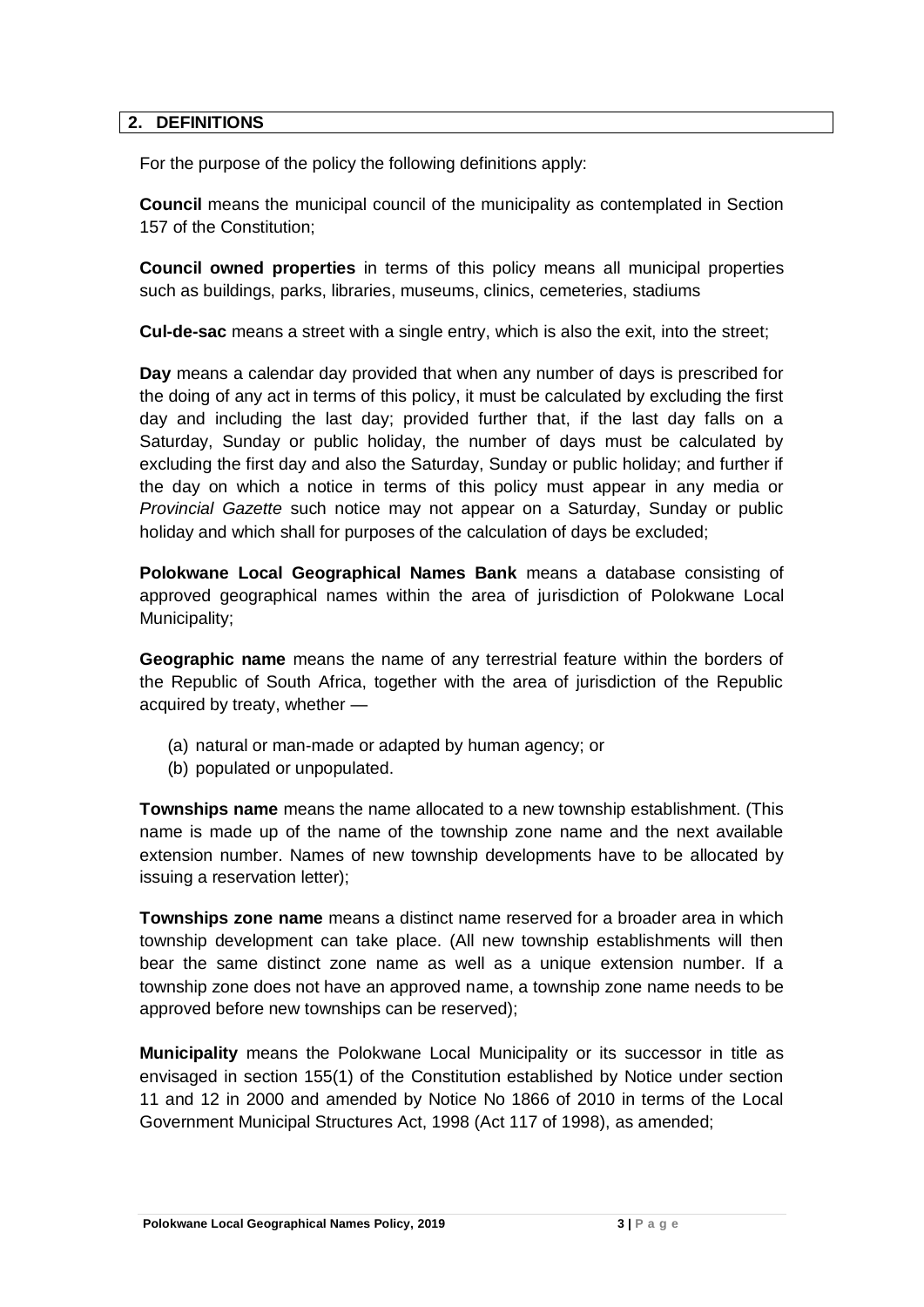**Panel of external advisers** means people who are nominated and appointed by the Council and who are experts on history, culture, linguistics, town planning, toponymy, reconciliation and religion;

**Public road** means a portion of land reserved for road purpose (access and movement) in favour of general public and under control of the local authority or other controlling authority;

**Public street** means any street, road or thoroughfare shown on the general plan of a township, agricultural holding or other division of land or in respect of which the public has acquired a prescriptive or other right of way registered and/or zoned as a street in favour of the public;

**Private road / Right of way Servitude** means a private road, on the other hand, is a portion of land reserved for road purposes (access and movement) in favour of person or body of persons who are legally in control of such land and is not intended for public road as defined above. Although not commonly found, this alternative might arise in a situation where an individual erf / erven cannot be effectively identified from abutting public road / street name or common development. Then it becomes necessary to name the private road / right of way from which individual erven are getting direct street access; and

**Private street** means a street that is not a public street, that is inside a sectional title complex or a Section 21 homeowner's association complex. A body corporate/home owners association will thus be the owner of the street. Private streets also include rights of way registered in favour of private users.

## **3. GENERIC TERMINOLOGY AND CLASSIFICATION OF ROADS**

## **3.1 Generic terminology**

All street names must contain one of the following generic terms or suffixes:

| <b>Avenue</b>    | is a wide and attractive city street, often with an avenue of trees but on<br>a smaller scale than a boulevard; |
|------------------|-----------------------------------------------------------------------------------------------------------------|
| <b>Boulevard</b> | is a wide, pretentious street, usually a traffic artery or primary road<br>with<br>an avenue of trees;          |
| <b>By-pass</b>   | is a wide road, which runs around a densely populated suburban<br>areas to allow traffic to flow past it;       |
| <b>Circle</b>    | is a ring road starting and ending at the same point;                                                           |
|                  |                                                                                                                 |

**Closed Place** is a blind alley or cul-del-sac;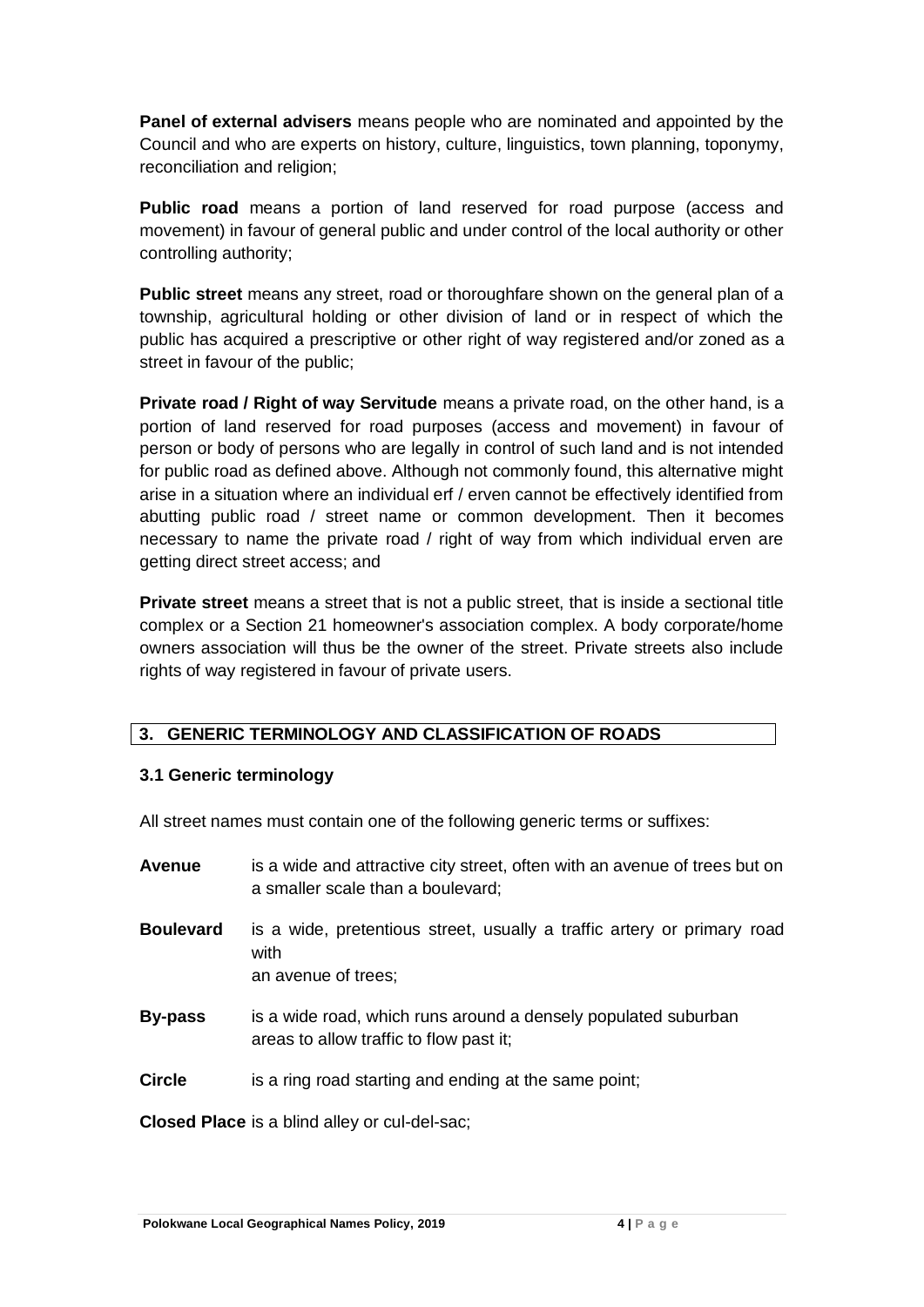| <b>Crescent</b> | is a ring road or street with an arch which subtends an angle of less<br>than 180 degrees;               |
|-----------------|----------------------------------------------------------------------------------------------------------|
| <b>Drive</b>    | is a picturesque route; or a private carriageway to a dwelling;                                          |
| <b>Freeway</b>  | is a dual carriageway with grade separated intersections and<br>interchanges at 5 km intervals;          |
| Lane            | is a narrow road or trail (alley), often only for service vehicles;                                      |
| Road            | is a public communication road (generally used to describe<br>thoroughfares outside built-up areas); and |
| <b>Street</b>   | is a road in the city or town serving housed, businesses, shops etc.                                     |

#### **3.2 Classification of roads**

**Freeway,** the main function is to provide provincial- and regional mobility. Usually located in a wide reserve. The adjacent developments are usually built with their backs toward the road. No direct access to stands. The design and standard of the road and the management of adjacent land uses must enable traffic to maintain speeds as allowed within the speed limit. Obstruction, delay or stops should only occur when there is an accident or emergency. Access to the adjacent land and other roads are provided via proper intersections with level separation. These roads usually have no traffic signals or stop streets;

**Mobility Spine**, the main function is to provide a city-wide mobility between activity areas. The road-reserve is usually narrower than that of a freeway. Adjacent developments are usually turned with their backs toward the road. As an exception there may be limited direct access to developments e.g filling stations. Continuity of the road is very important. It should be possible to maintain good traffic flow along the whole route. Obstructions, delays or stops should be minimised. Traffic signals are usually synchronised to the benefit of the traffic along the mobility spine where it intersects with other lower order roads;

**Activity Spine** gives direct access in some way to non-residential uses. A more business like character is experienced in the node- areas when travelling along these roads. These roads carry large volumes of traffic. The level of mobility varies depending on the intensity of developments along the roads and delays can occur because of direct accesses from these roads. The roads could be signalized or regulated by traffic control measures like traffic signals or 4-way stops where other roads intersect;

**Activity Street,** means a service road for concentrations of activities and developments. The priority is no longer to supply good mobility or link nodes or activity areas, but to provide direct access, on-street parking- and loading facilities. It can play a major role in supporting the abovementioned roads and should be encouraged to flank and complement corridors, mobility spines and activity spines to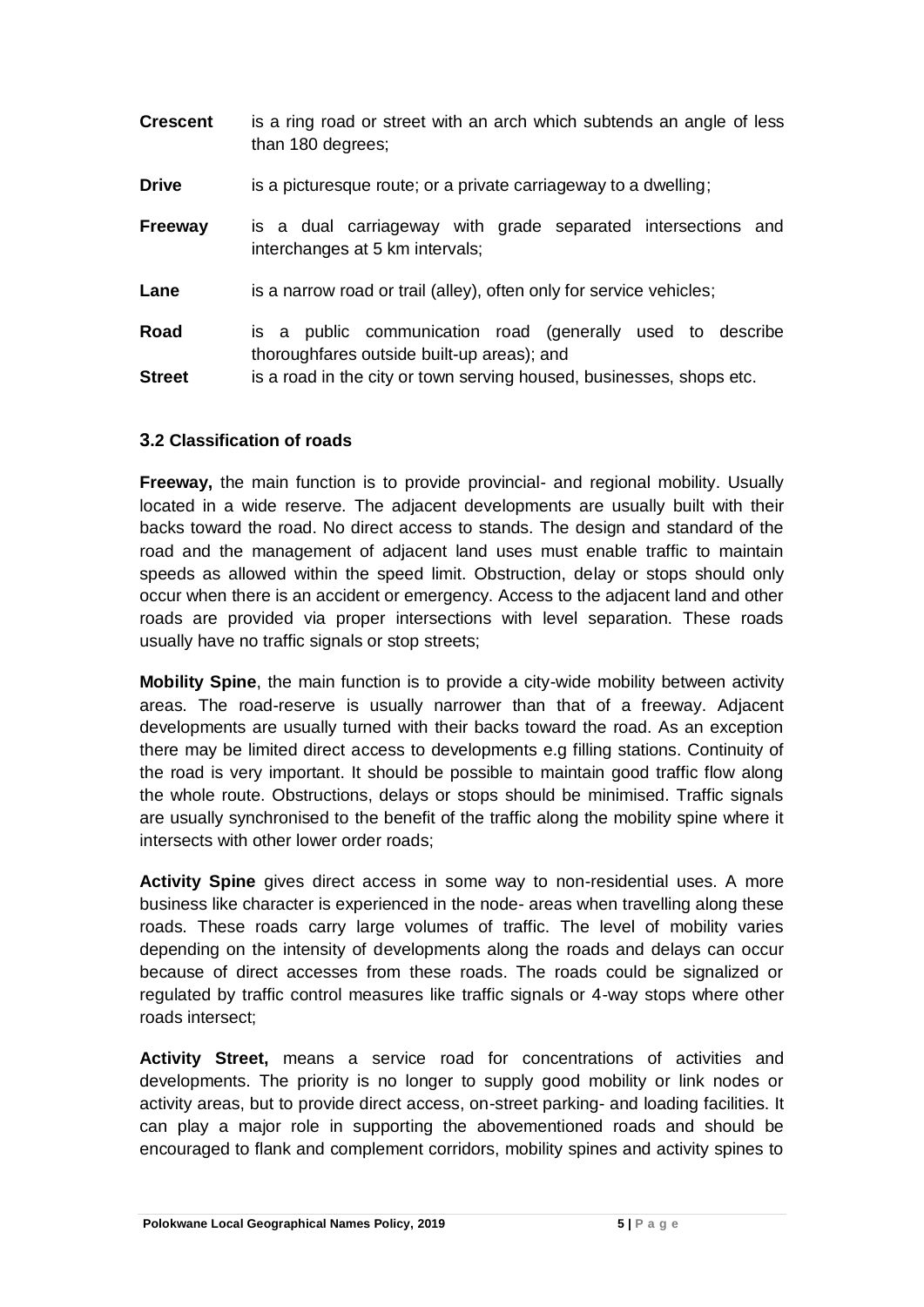ensure their stable mobility function. Mixed land uses are encouraged along activity streets;

**Residential Collector,** in all residential areas, there is a road, (sometimes more than one), that serves as a collector of local traffic and provides linkage with the major roads discussed above. Because residential sites next to these roads have good exposure and can be purchased economically (as a house), businesses tend to locate there and then convert the building to serve their purpose; and

**Residential Street,** means a street that serves and gives access to adjacent erven which does not require specific action other than to maintain it in its present form.

## **4. ABBREVIATIONS**

UNGEGN: United Nations Group of Experts on Geographical Names

SAGNC: South Africa Geographical Names Council

NPNC: National Place Names Committee

LGNC: Limpopo Geographical Names Committee

PLGNB: Polokwane Local Geographic Names Bank

PLGNC: Polokwane Local Geographical Names Committee

SBU: Strategic Business Unit

## **5. PURPOSE OF THE POLICY**

This policy seeks to regulate the processes associated with the naming and renaming of streets, townships, and council owned properties.In addition to the process, this policy also seeks to inform and influence the types of names that are chosen for various features as well as spell out the procedures that should be followed in the naming and renaming processes.

## **6. OBJECTIVES OF THE POLICY**

- 6.1To align the policy with relevant and applicable legislation.
- 6.2To outline the process and procedures of naming/ renaming of streets, townships and council owned properties.
- 6.3To outline the process and procedures on how to determine townships zones.
- 6.4To make provision for establishment of the Geographic Names Bank.

# **7. LEGISLATIVE CONTEXT**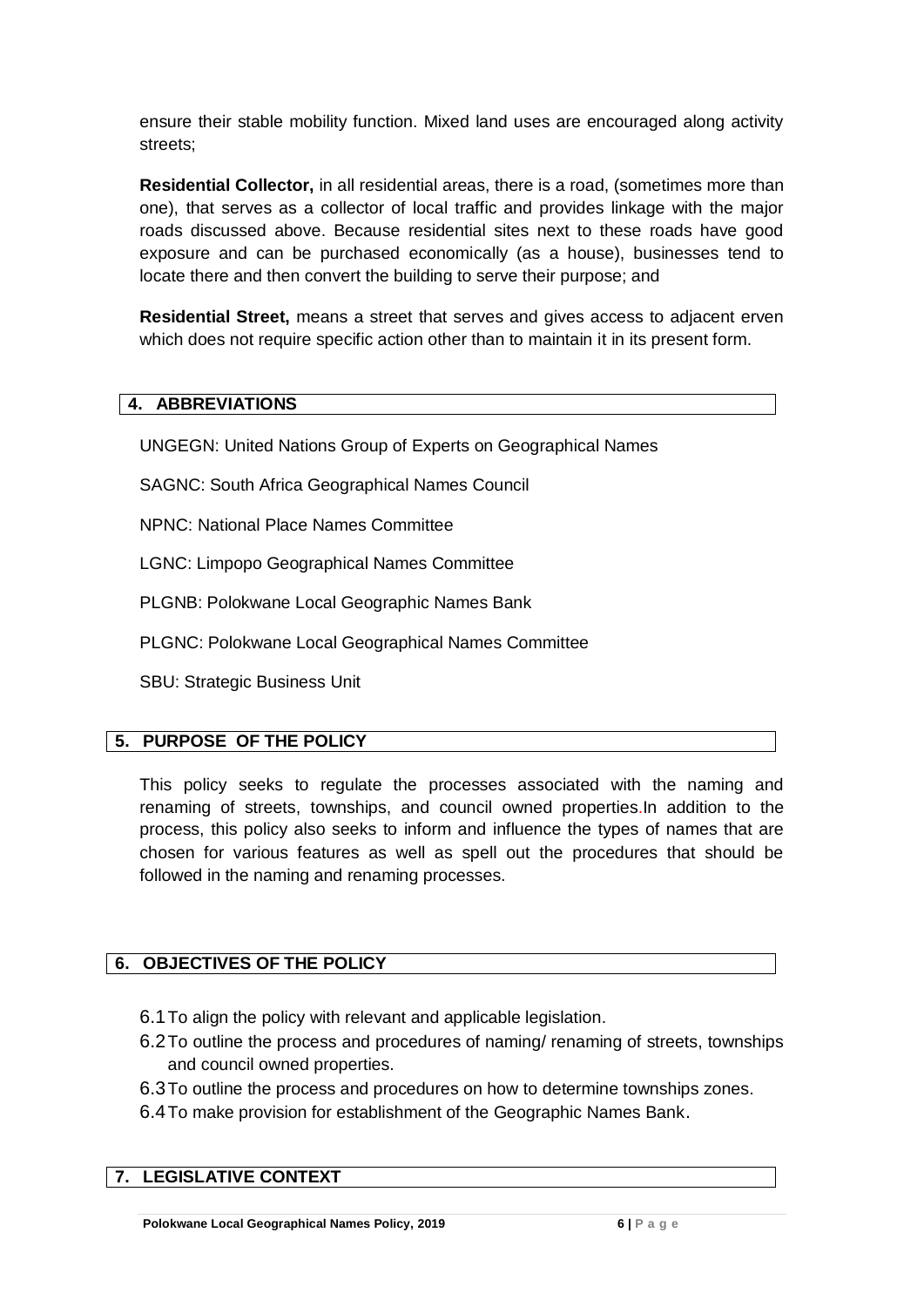## **7.1 Related Legislation**

The policy is embedded in national and provincial legislation.

## **7.1.1 National legislation**

The following national legislation were taken into consideration in this policy:

- (1) Constitution of the Republic of South Africa, 1996;
- (2) South African Geographical Names Council Act, 1998 (Act No.118 of 1998);
- (3) Regulations on the standardisation of geographical names published in *Government Gazette* 24999 of 7 March 2003 by Notice R339;
- (4) Land Survey Act, 1997 (Act No. 8 of 1997);
- (5) Local Government: Municipal Structures Act, 1998 (Act No. 117 of 1998);
- (6) Local Government: Municipal Systems Act, 2000 (Act No. 36 of 2000); and
- (7) Spatial Planning and Land Use Management Act (Act No. 16 of 2013).

#### **7.1.2 Provincial legislation**

This policy took cognisance of the following provincial legislation:

- (1) Rationalisation of Local Government Affairs Act, 1998 (Act 10 of 1998);
- (2) Town-planning and Townships Ordinance, 1986 (Ordinance 15 of 1986);
- (3) Local Government Ordinance, 1939 (Ordinance 17 of 1939).

## **8. PANEL OF EXTERNAL ADVISORS**

A panel of external advisers who advises the Polokwane Local Geographical Names Committee (PLGNC) must be established.

- (1) The panel will advise Polokwane Local Geographical Names Committee (PLGNC) on spelling, meaning, language and origin of names proposed for naming and renaming applications that have been submitted for consideration.
- (2) The panel must consist of 3 to 6 members selected by public nominations received through a process of advertising for a period of 30 days.
- (3) Nominations to serve on the panel must include the permission of the nominee and his/her full particulars, including contact details, relevant expertise and qualification(s), and a full justification by the nominator(s).
- (4) The demographic profile and cultural composition of the Polokwane Local Municipality must be reflected in the profile of the panel.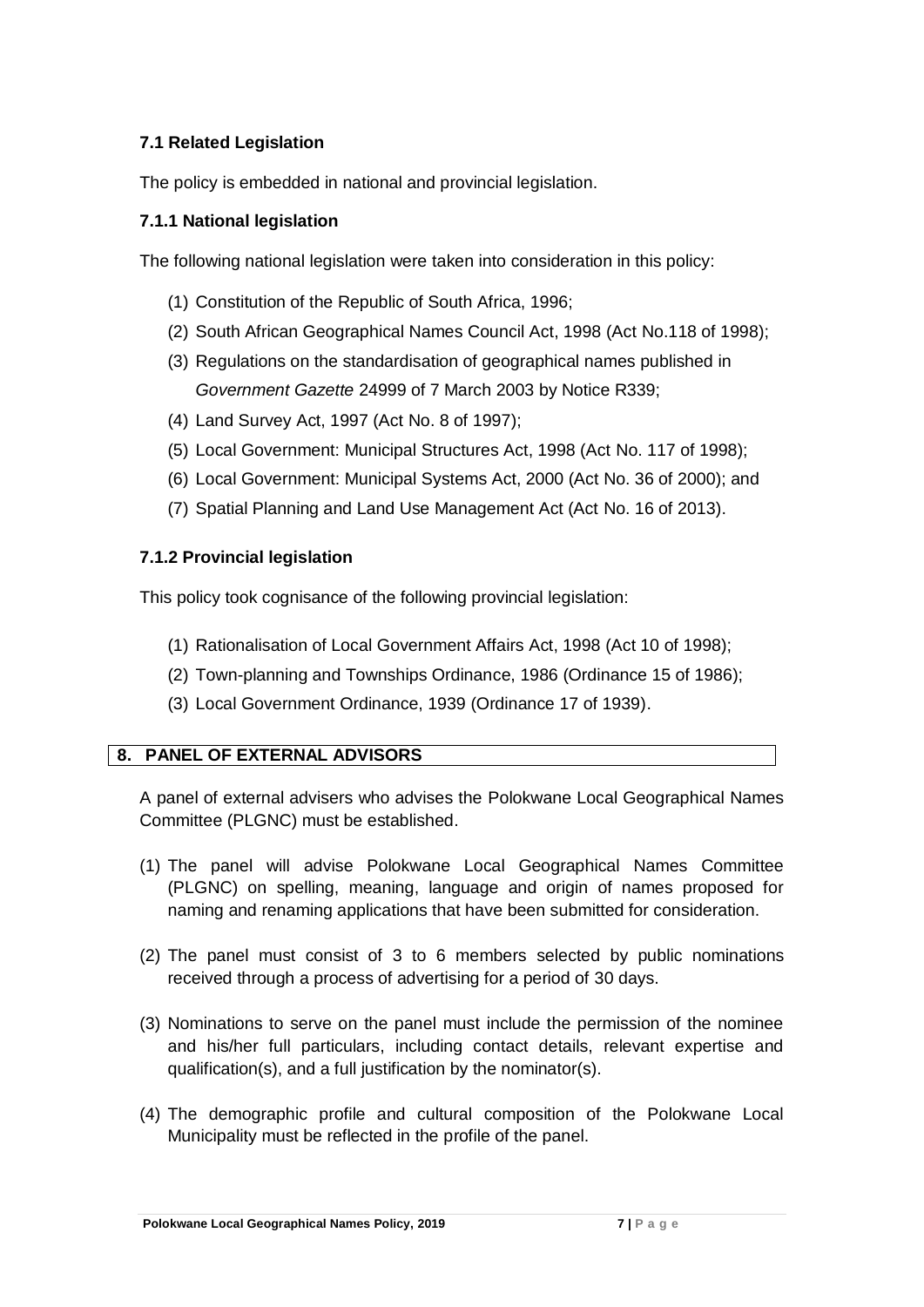- (5) The nominee must have expertise, experience and a qualification in two or more of the following areas: history, culture, linguistics, town planning, toponymy, reconciliation and religion.
- (6) The panel will meet at the discretion of the Chairperson of the PLGNC.
- (7) The Chairperson of the Committee will invite representatives of the appointed external advisers to meetings of the PLGNC to ensure continuity. The external advisors will however be only *ex officio* members of the meeting.

## **9. Types of Applications for Naming**

The types of applications for naming are as follows;

Township Zone Name Township Name Street Names Geographic Names Bank Naming and Renaming of Municipal Properties

The general guidelines for naming as well as the rules for the naming or renaming of public places and streets will be uniform across all types of applications to be named, except naming and renaming of municipal properties. **Furthermore, interested parties to apply and how to apply is the same across all applications. The only difference will be the procedure in deliberating on those applications**.

#### **9.1 Who may apply**

All matters concerning the naming of public places vest in the Municipality. Therefore, National government departments, Provincial departments, Local authority, the South African Post Office, developers and any other body, person, community or organisation within the boundaries of the Polokwane Local Municipality who wish to apply for a township zone name, township name, naming and renaming of public places and streets must submit the application in writing to Cultural Services SBU

#### **9.2 How to apply**

- (1) An applicant who wishes to apply for Township zone name, Township name, naming and renaming of public places and streets must submit the application in writing to Cultural Services SBU.
- (2) The application for a Township zone name, Township name, naming and renaming of public places and streets must include at least the following:
	- (a) Complete and signed application form;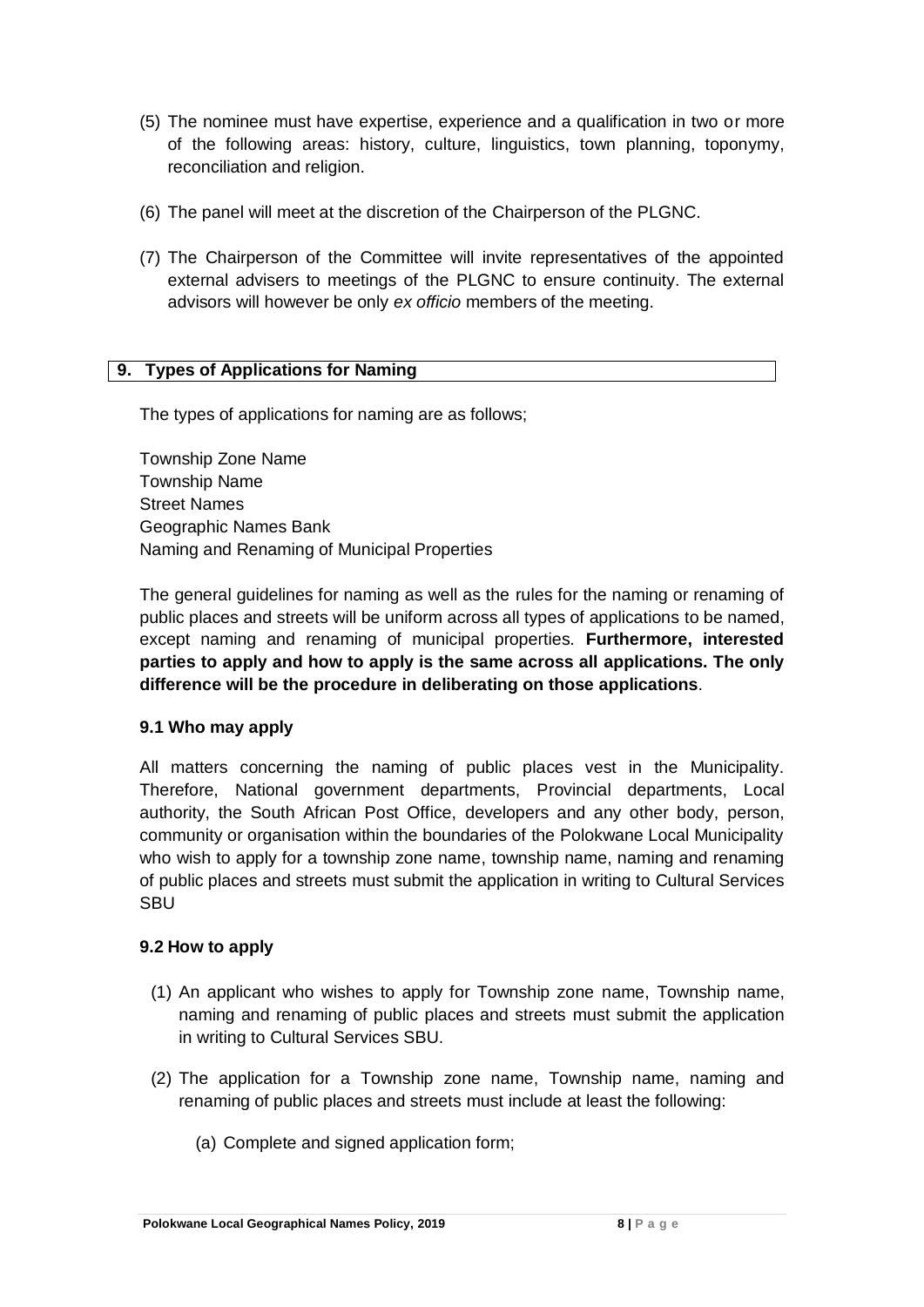- (b) Motivation memorandum justifying the name (including convincing reasons for changing the name);
- (c) motivation with sufficient information about the proposed name (origin, historical background, meaning, language, pronunciation, and any other information which the Municipality may deem necessary);and
- (d) If a person's name is proposed, consent from the person (if he/she is still alive) or the family (if the person is deceased) should be included in the motivational memorandum.

#### **9.3 Procedures**

- **9.3.1 In the case of Township Zone names, the Municipality will process the application and make a recommendation to the LGNC that will make a recommendation to the SAGNC.**
	- (1) The Manager: Cultural Services SBU or his/her delegate must evaluate the proposed names in line with the provisions of this policy.
	- (2) Communication and Marketing SBU in consultation with Cultural Services SBU must advertise a notification indicating the proposed new township name zone or by publishing a notice in the local newspaper, stating at least the following:
		- (a) Proposed new township name;
		- (b) last date for objections; (14 days from the date of publications)
		- (c) address for submission of objections or comments.
		- (d) Notice must be published in the local area affected,
	- (3) Any comments or objections regarding the proposed name must be forwarded to the Cultural Services SBU for inclusion in the final report to the PLGNC.
	- (4) All proposed names must be referred to the Panel of External Advisers and their comments must be included in the report to the PLGNC.
	- (5) The completed application and annexure have to be included in the report to the PLGNC for consideration by the Council.
	- (6) The PLGNC must forward its recommendations to the Council for consideration and approval.
	- (7) The Council's approval must be submitted to the Limpopo Geographical Names Committee for recommendation to the SAGNC.
	- (8) After notification of acceptance by the SAGNC, the name must be considered as official and proclamations can then take place.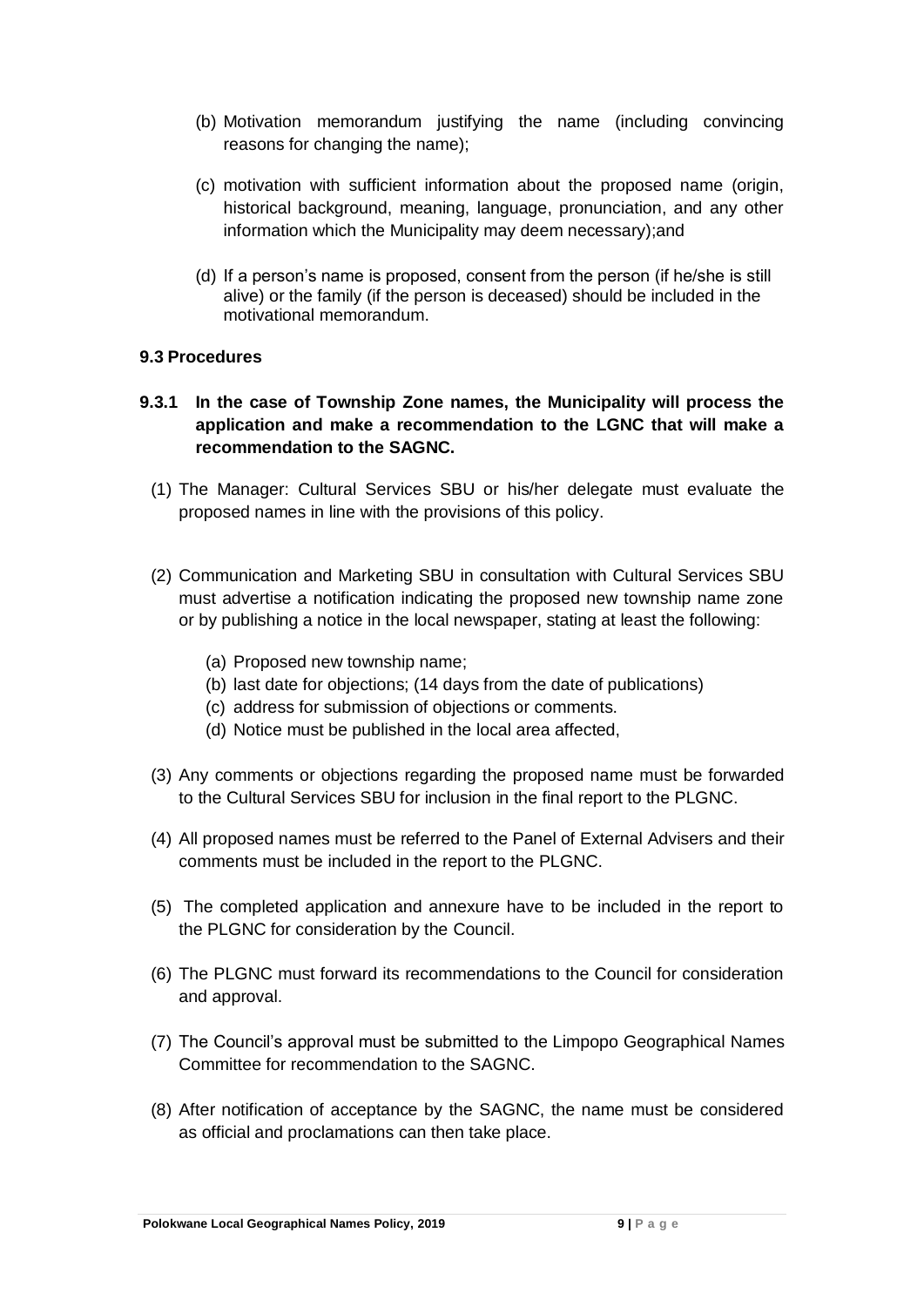- **9.3.2 In case of an existing township name within a demarcated township zone boundary, an authorised official may add new extension numbers to the township name, without referral to the PLGNC**
	- (1) The Manager: City Planning and Property Management SBU in consultation with Manager: Cultural Services SBU must evaluate the proposed township development against the existing township zone name and determine the next available extension number.
	- (2) All new township names have to be reserved by writing a reservation letter to the applicant.

## **9.3.3 In case of changing the name of a proclaimed township**

(1) Criteria for renaming proclaimed township names:

The following criteria will assist in prioritising the renaming of a proclaimed township name:

- (a) The name change will enhance the community's sense of ownership, assist in building the community and redefine society.
- (2) No change in the name of any immovable property will be recorded in a deeds registry unless approved by the Minister of Arts and Culture.
- (3) The Manager: City Planning and Property Management SBU in consultation with Manager: Cultural Services SBU must evaluate the proposed names in line with the provisions of this policy.
- (4) The Office of the Speaker must comment on the proposed name changes in order to obtain comments for a Proclaimed Township.
- (5) Communication and Marketing SBU must also advertise in all relevant newspapers and, if necessary, conduct road shows to market and promote the changes, as well as budget for these functions.
- (6) A notification of the proposed new name must be published in the local newspapers, stating at least the following:
	- (a) Proposed new township name;
	- (b) last date for objections; 14 days from the last date of publication
	- (c) address for submission of objections or comments.
- (7) Written comments on the name must be received within 14 days from the date of publication of the notification.
- (8) Any comments or objections regarding the proposed name must be forwarded to the Manager: Cultural Services SBU for inclusion in the final report to the PLGNC.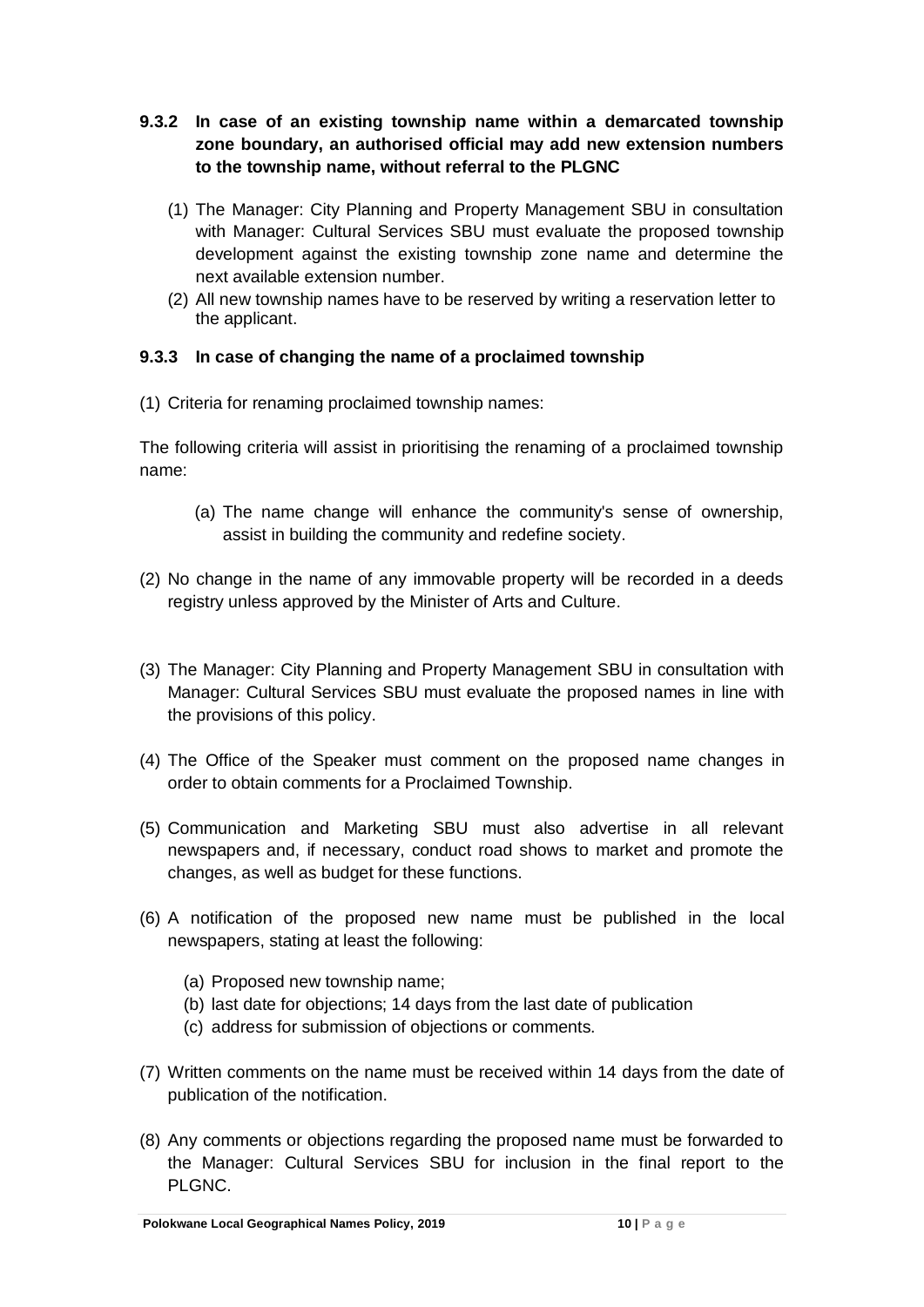- (9) All names must be referred to the Panel of External Advisers at the sole discretion of the Chairperson of the Committee, and their comments if solicited must be included in the report to the PLGNC.
	- (10) A completed application together with a report stating the intention to rename a proclaimed township must be referred to the PLGNC for consideration.
	- (11) The PLGNC must forward its recommendations to the Council for consideration and approval.
	- (12) The Council's approval must be submitted to the Limpopo Geographical Names Committee (LGNC) for recommendation to the SAGNC and the Minister.
	- (13) If the Minister is satisfied with the proposed name, he/she may order the Surveyor-General to effect the name change in the relevant registers and documents and on the relevant diagrams.
	- (14) The Surveyor-General must notify the registrar concerned of any name change and the registrar will thereupon amend the relative deeds and registers.
	- (15) After notification by the SAGNC and the Surveyor-General the name change can be considered as official.

## **10. STREET NAMES**

## **10.1 General guidelines for the naming and renaming of streets and public places**

#### **10.1.1 Mandatory guidelines for naming and renaming of streets**

- (1) The length of street names should always be taken into consideration in terms of the cartographic layout of maps, (i.e. shorter names for shorter streets, longer names for longer streets, etc). Shorter streets giving access to fewer than six stands should retain the same name as the street cutting across. Cul-de-Sac's/Places with a street length of more than 50 meters should be allocated a street name.
- (2) When the name of a person is used, the prominence of the street should be in proportion to the stature of the person. Consent from the person (if he/she is still alive) or the family (if deceased) should be included in the motivating memorandum.
- (3) When a street is intersected by a natural or man-made barrier, the affected street may be renamed by using the existing name in addition to a direction route marker, i.e. Market Street.
- (4) If the natural or man-made barrier is removed so that two or more streets are joined, the affected streets should be given the same name to prevent one street from having two or more names, leading to confusion.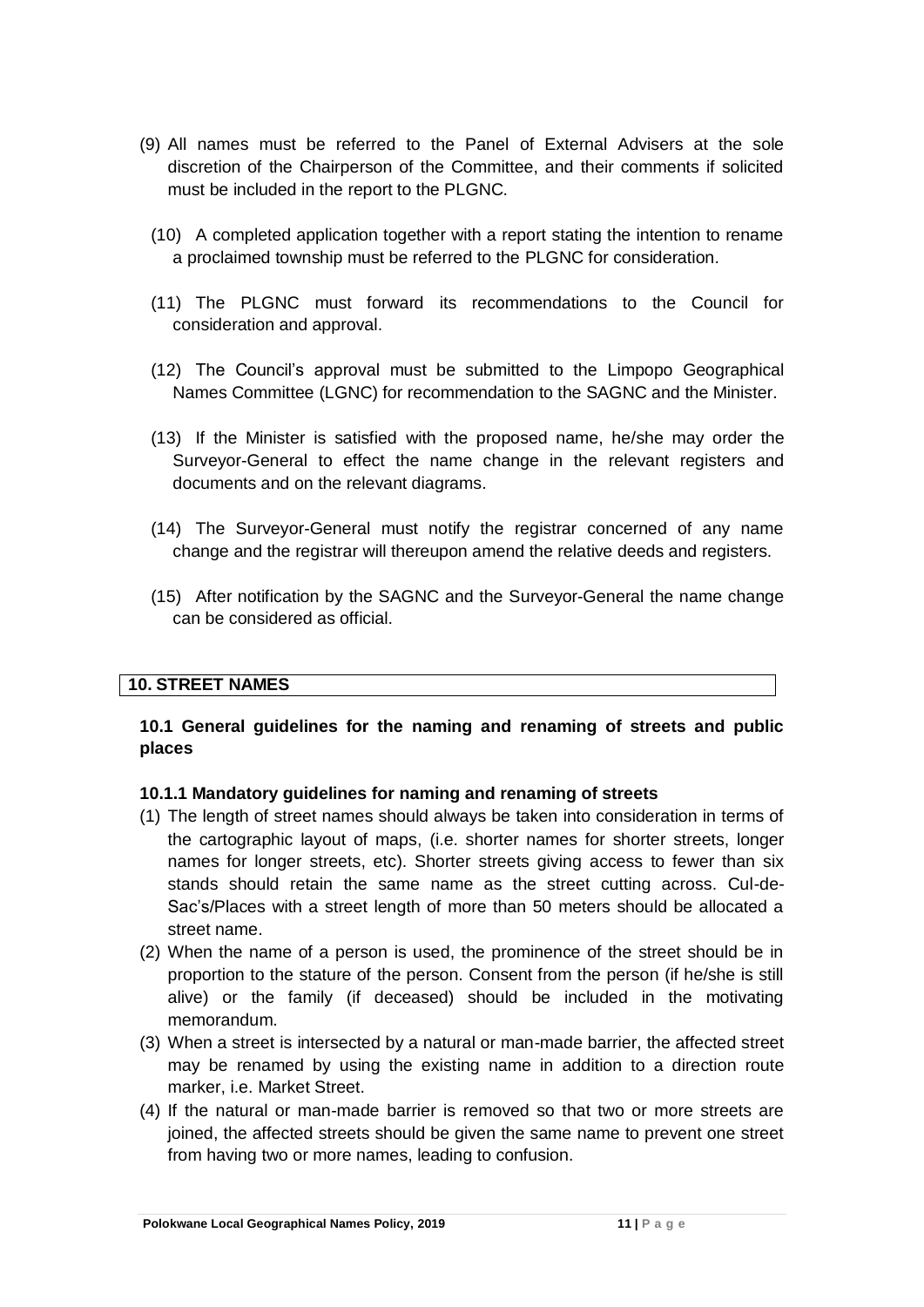- (5) All named streets must have a definite starting point and end. These can be a Tjunction, cul-de-sac, Y-junction or river.
- (6) Changes in direction or bends in a street are not regarded as starting points or ends of streets.
- (7) If a street is extended in the same direction, the new section must have the same name as the rest of the street. Alternatively, the whole street must be renamed.
- (8) No street name may be duplicated (i.e. may have the same spelling or phonetic format). A name may be translated into the other official languages.
- (9) Multilingual street names: The street name that appears on the approved Surveyor-General's General Plan has to be used as the primary street name.
- (10) If the street name is an ordinal number, it should be written out, i.e. Fourth Street not 4TH Street.
- (11) A street name can only change at an intersection.
- (12) Cul-de-sacs have a separate street name assigned to them if there are more than six stands, given that the erf sizes (thus the length of the street) merit this.
- (13) Amendments to the spelling of names on submitted reports have to include a copy of the source indicating the correct spelling of the word.

## **10.1.2 Recommended guidelines**

- (1) Private street names (i.e. those in sectional title or other private complexes) should be assigned in accordance with this policy.
- (2) Street names should be as short as possible to fit on a regular name board without excluding others.
- (3) If a street name is extended in such a way that negative street numbers would have to be assigned, a new name should be allocated.
- (4) With new townships, the application for street names should be lodged simultaneously with the application for township establishment or amendment of township layout.
- (5) After the approval of the changing of a street name, the street name boards of the previous street name must be retained for a period of at least 2 years on the street pole but be striked through. The new street name must be erected above the previous street name with a different colour to be clearly distinguishable.

## **10.1.3 Guidelines for name selection**

- (1) The historical, social and cultural significance must be considered.
- (2) Proposed names should meet one of the following criteria:
	- (a) Honour or commemorate noteworthy people associated with the Municipality, Provincial and National;
	- (b) Commemorate Local, Provincial and National natural or international historical places or events and memories of cultural significance to the people of Polokwane Local Municipality;
	- (c) Strengthen the community's heritage and promote the character of the area;
	- (d) Recognise indigenous and international flora and fauna or natural features of the Polokwane Local Municipality; and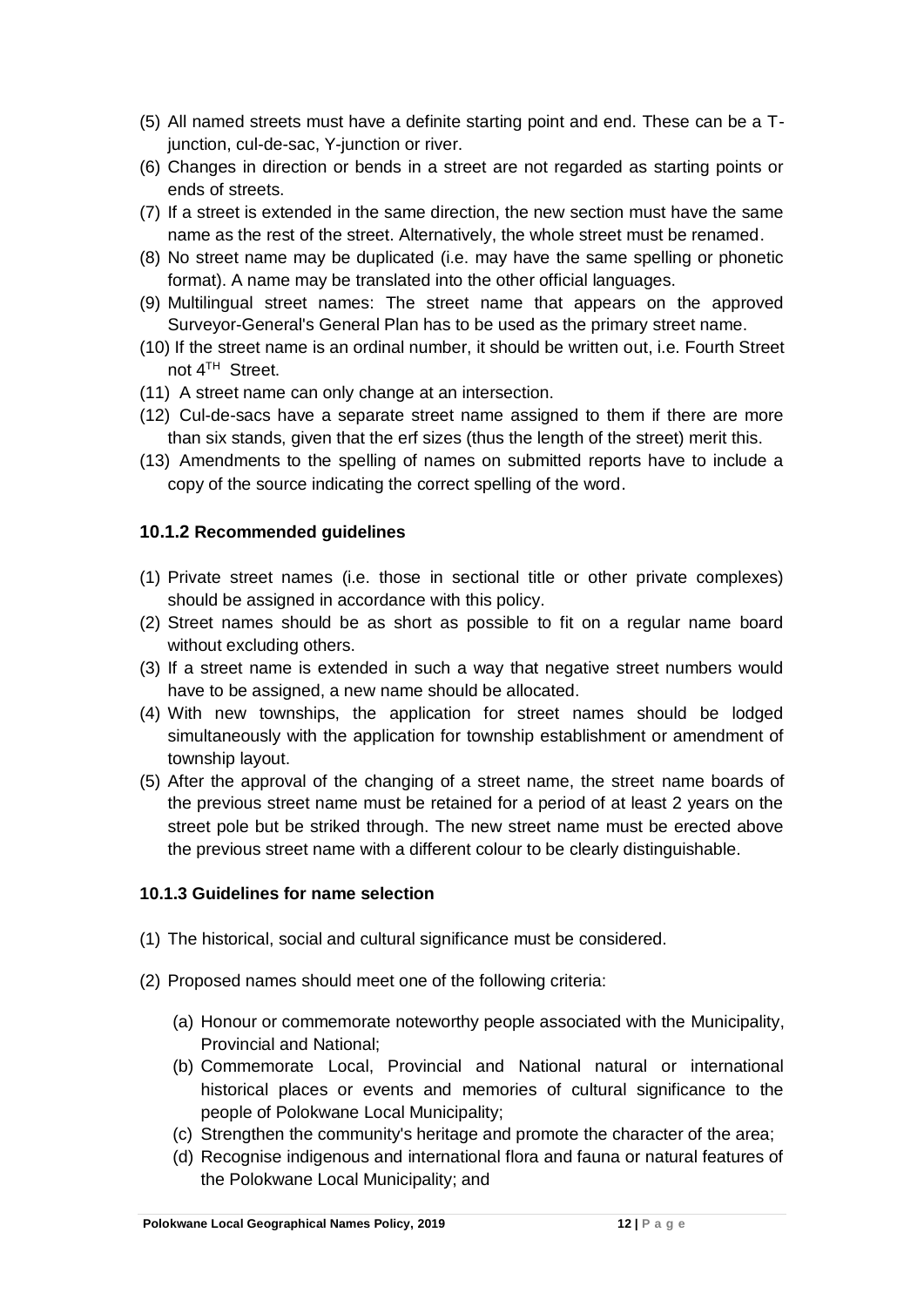- (e) Recognise the cultural diversity of the people of the Polokwane Local Municipality.
- (3) The use of neutral names such as those of trees, birds, minerals flora and fauna is accepted.
- (4) Names should preferably have a South African character or connection.
- (5) The following types of names must be avoided:
	- (a) names that duplicate other names (same language);
	- (b) names of living people, unless they are truly of national and/or international significance;
	- (c) names that are offensive, vulgar, blasphemous, indecent or derogatory with regard to race, colour, creed or gender;
	- (d) names of which the spelling or pronunciation is so close to existing names that they may cause confusion;
	- (e) names that are too long or clumsy, especially where the streets to be named are short or the places to be named are small, as this could cause cartographic problems;
	- (f) names that may be regarded as an advertisement for a particular product, service or firm; and
	- (g) the names of existing townships or geographical features used as street names.

#### **10.1.4 Naming without Council approval**

- (1) Where existing streets are extended (continued) and the street names have been approved, the existing names must be given to the extension.
- (2) When a new township is established within an approved zone name, only a new extension number need be added to the existing name, and no approval is required for this.
- (3) Street names for private roads in a Section 21 company township or subdivision, privately owned rights of way will be checked for duplications and be measured whether it corresponds with the guidelines of the policy. Toponymy approval will be granted by Council to the private street names if the criteria have been met.
- (4) Administrative errors and/or incorrect spelling of names may be rectified without going through the process described in this policy and without formal approval by the Council.
- (5) If incorrect street name(s) had been captured on the database and administrative corrections is necessitated.
- (6) Allocation of already approved street names, banked on the Geographical Names Bank can be done by the Cultural Service SBU.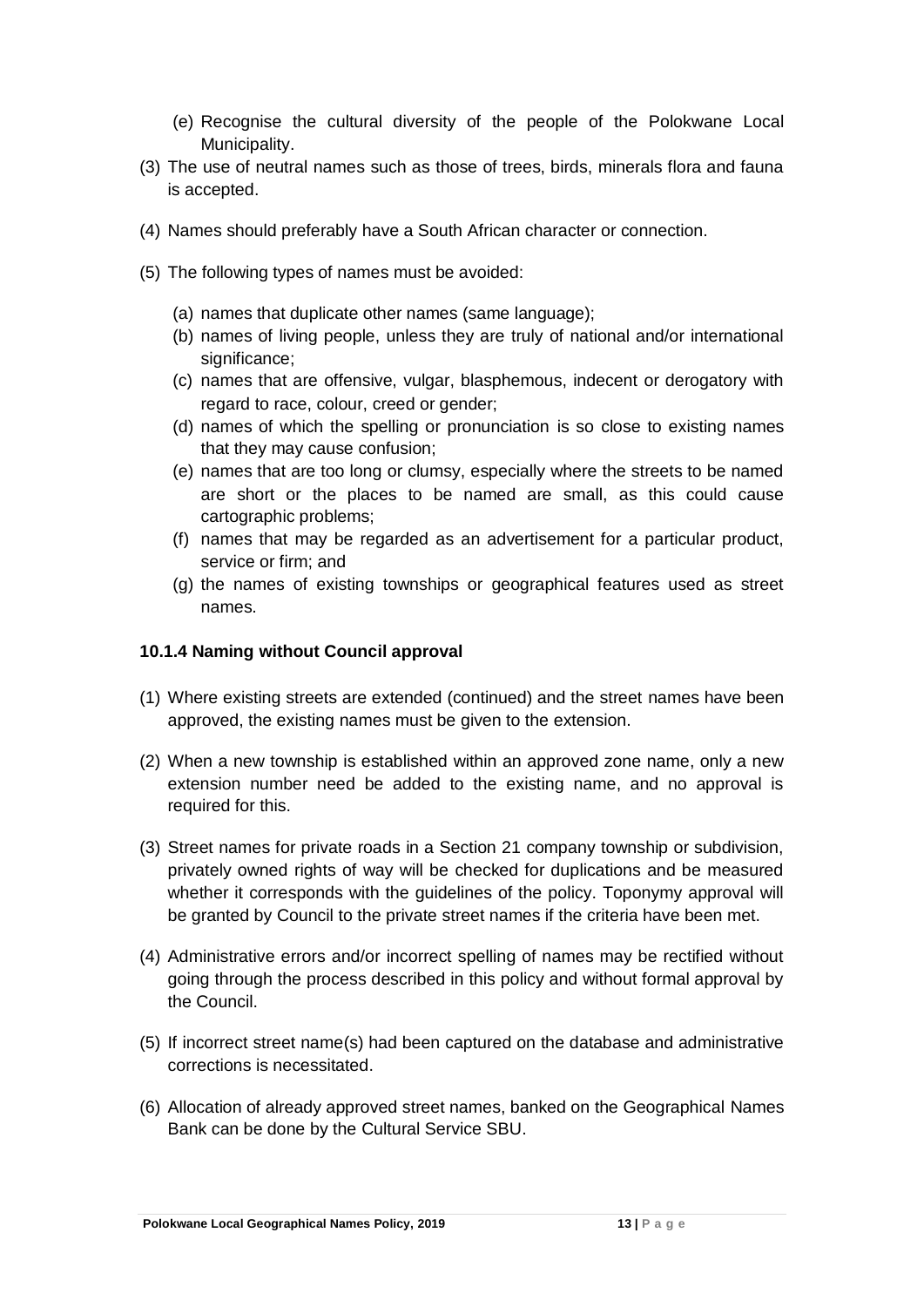#### **10.2 Naming of streets**

The general guidelines for streets will apply (see sections 10.1.1-10.1.3).

#### **10.2.1 Continuation of existing streets**

Where existing streets are extended, the existing name must be given to the extension, but the name need not be approved again.

#### **10.2.2 Procedure**

- (1) The Manager: Cultural Services SBU must evaluate the proposed names in line with the provisions of this policy.
- (2) The Office of the Speaker must comment on the proposed names.
- (3) If no reply concerning the community's acceptance or non-acceptance of the names is received from the Ward Committee within 30 days from the day the request for acceptance of the names was sent, the names are deemed to have been accepted, and the Council is entitled to consider the proposals.
- (4) Any comments or objections regarding the proposed name changes must be forwarded to the Manager: Cultural Services SBU for inclusion in the final report to the Council.
- (5) All names must be referred to the Panel of External Advisers and their comments, if any, must be included in the report to the Council.
- (6) All names must be referred to Council for consideration.
- (7) Proposed names (on reports) could only be amended once proof of the correct spelling and the source thereof has been received.
- (8) The relevant parties (municipal SBU's, the Surveyor-General and the developer or applicant) must be notified of approved names.

#### **10.3 Renaming of public places and streets**

The general guidelines for the naming or renaming of public places and streets will apply (see sections 10.1.1-10.1.3).

#### **10.3.1 Guideline for renaming public places and streets**

The application for the renaming of a street must be accompanied by written motivation.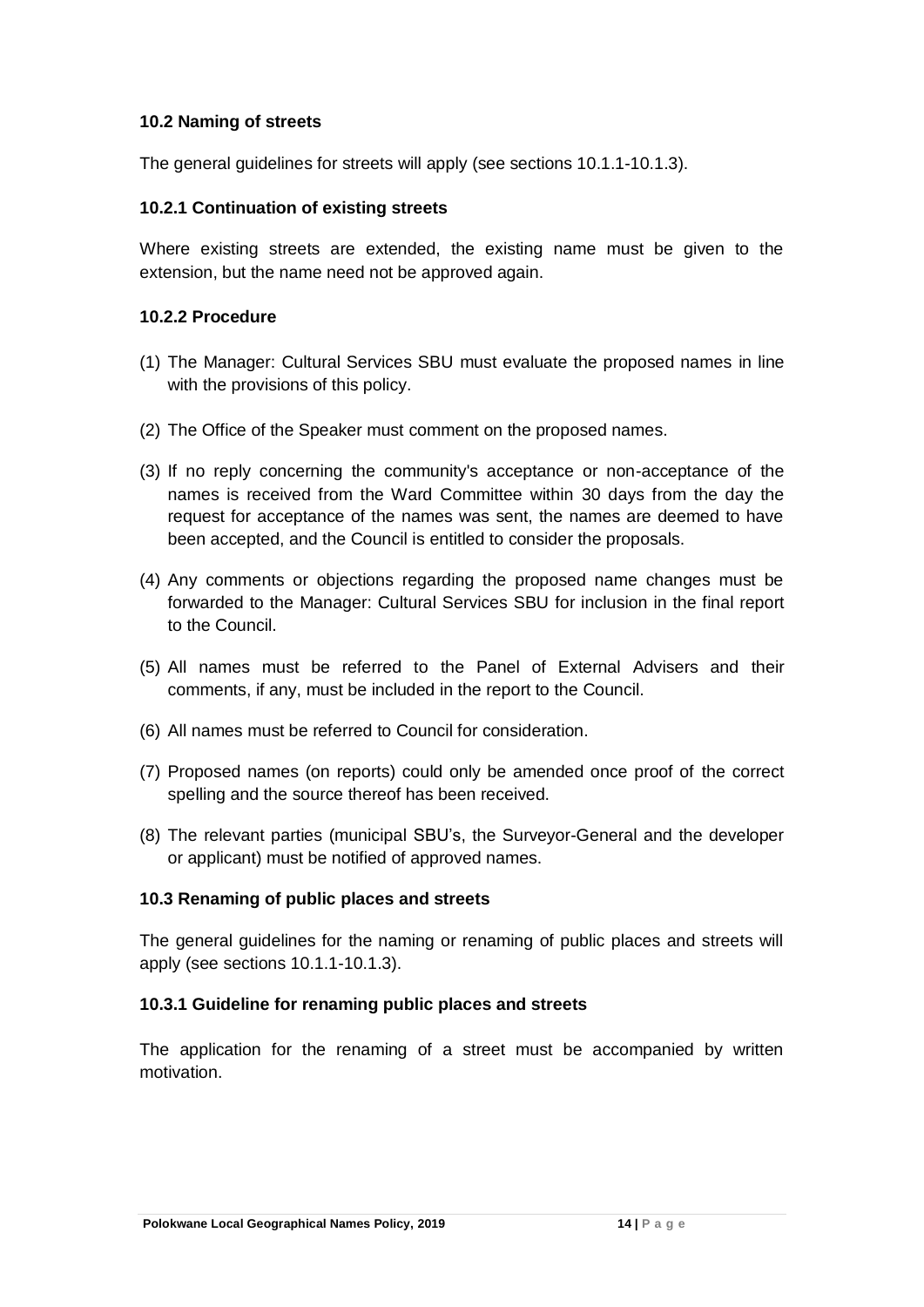## **10.3.2 Criteria for prioritising the renaming of public places and streets**

The following criteria are ranked in order of importance to assist in prioritising the renaming of public places and streets in existing townships:

- (a) The existing name is considered to be offensive;
- (b) the name change is desirable to promote the goodwill of South Africans; and
- (c) the name change will enhance reconciliation of the community, assist in building the community and redefine society.

## **10.3.3 Procedure**

- (1) The Manager: Cultural Services SBU will scrutinise the proposals for compliance with this policy. Renaming proposals that do not contain all the requisite information will be returned to the proposer with a request for supplying the missing information.
- (2) The Manager: Cultural Services SBU must evaluate the proposed names against the provisions of this policy.
- (3) The Office of the Speaker will comment to the proposed names
- (4) Communication and Marketing SBU must be involved with and take responsibility for the municipal wide marketing of and communication on street name changes.
- (5) Communication and Marketing SBU is responsible for the advertisements in all relevant newspapers, as well as any road shows deemed necessary to market and promote the changes, as well as for the budget for these functions.
- (6) Notification of the proposed new name must be published in the local newspapers.
- (7) Written comments and/or objections regarding the name must be received within 14 days from the date of publication of the notification.
- (8) Any comments or objections regarding the proposed name changes must be forwarded to the Cultural Services SBU for inclusion in the final report to the PLGNC.
- (9) All names must be referred to the Panel of External Advisers, and their comments must be included in the report to the PLGNC.
- (10) All names must be referred to the PLGNC for consideration.
- (11) The PLGNC must forward its recommendations to the Council for consideration and approval.
- (12) The Council will take the final decision on the proposed renaming and its implementation.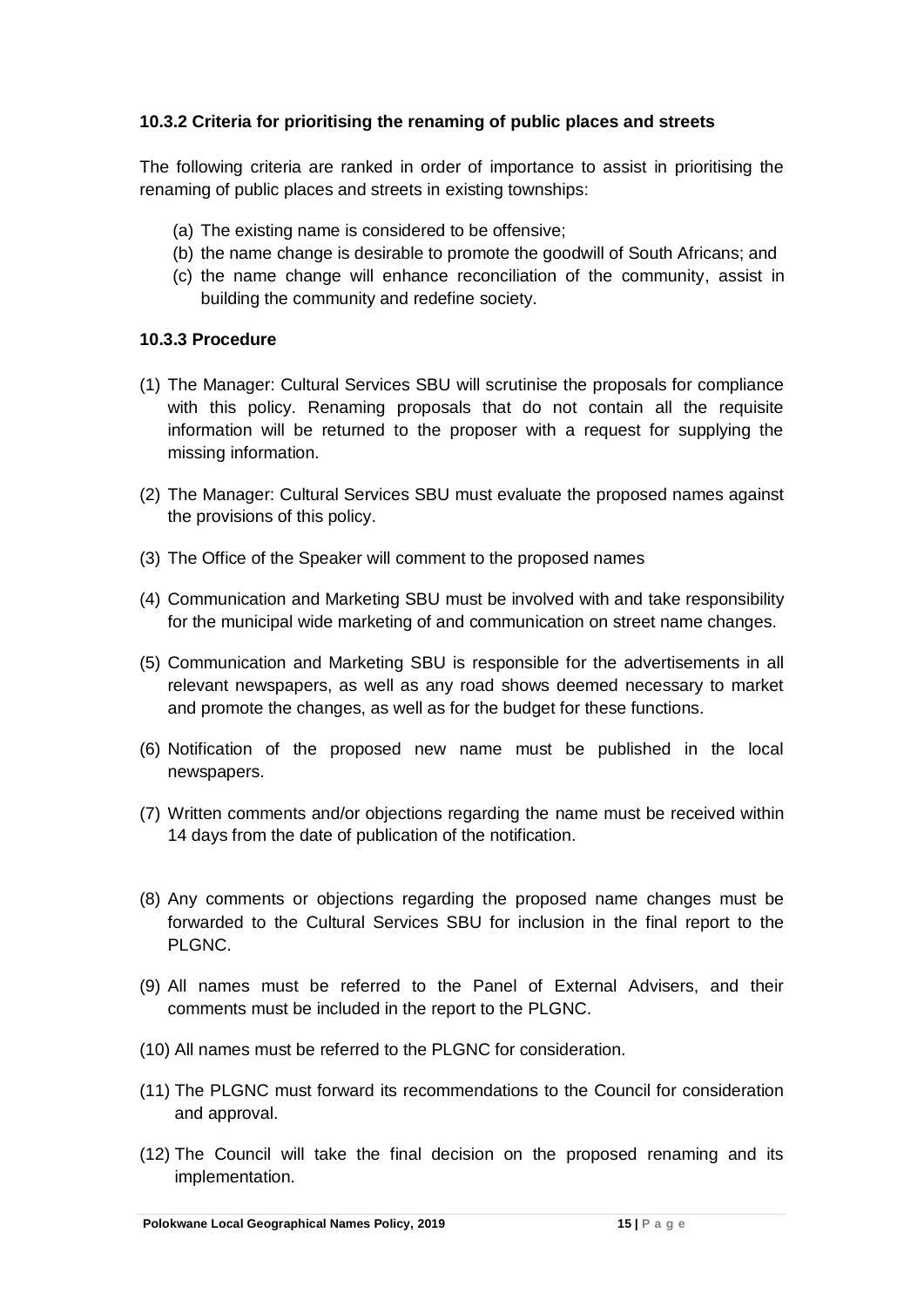- (13) Administrative errors and/or incorrect spelling of names may be rectified without going through the process described in this policy.
- (14) Proposed names could only be amended once proof of the correct spelling and the source thereof has been received.
- (15) The relevant parties (municipal SBU's, the Surveyor-General and the applicant) must be notified of an approved name.

## **11. GEOGRAPHICAL NAMES BANK**

The general guidelines for the naming as well as the rules for the naming or renaming of public places and streets will apply

#### **11.1 Purpose of the Geographical Names Bank**

The Geographical Names Bank is a database consisting of existing, approved geographical names for the Polokwane Local Municipality area. These names are ready for allocation to a specific street or public place and need only be approved in principle by the Chairperson of the Committee. In order to avoid duplication, all new and proposed names should first be verified against the Geographical Names Bank.

#### **11.2 Procedure for approval of names on the Geographical Names Bank**

- (1) Any person, community or organisation within the boundaries of the Polokwane Local Municipality is entitled to propose new names to be added to the Geographical Names Bank.
- (2) All names must be accompanied with the language, meaning and proof of the source of the name.
- (3) The Manager: Cultural Services SBU in consultation with the Manager: City Planning and Property Management SBU will prepare a report on the proposed names to be added on the Geographical Names Bank.
- (4) The report on the proposed names will then be referred to Panel of External Advisers for comments.
- (5) A report with comments will be referred to the PLGNC for consideration and the PLGNC will then recommend the report to the Mayoral Committee as well as Council.

## **11.3 Procedure for using approved street names from the Geographical Names Bank**

(1) The applicant must submit a written request for using names in the Geographical Names Bank.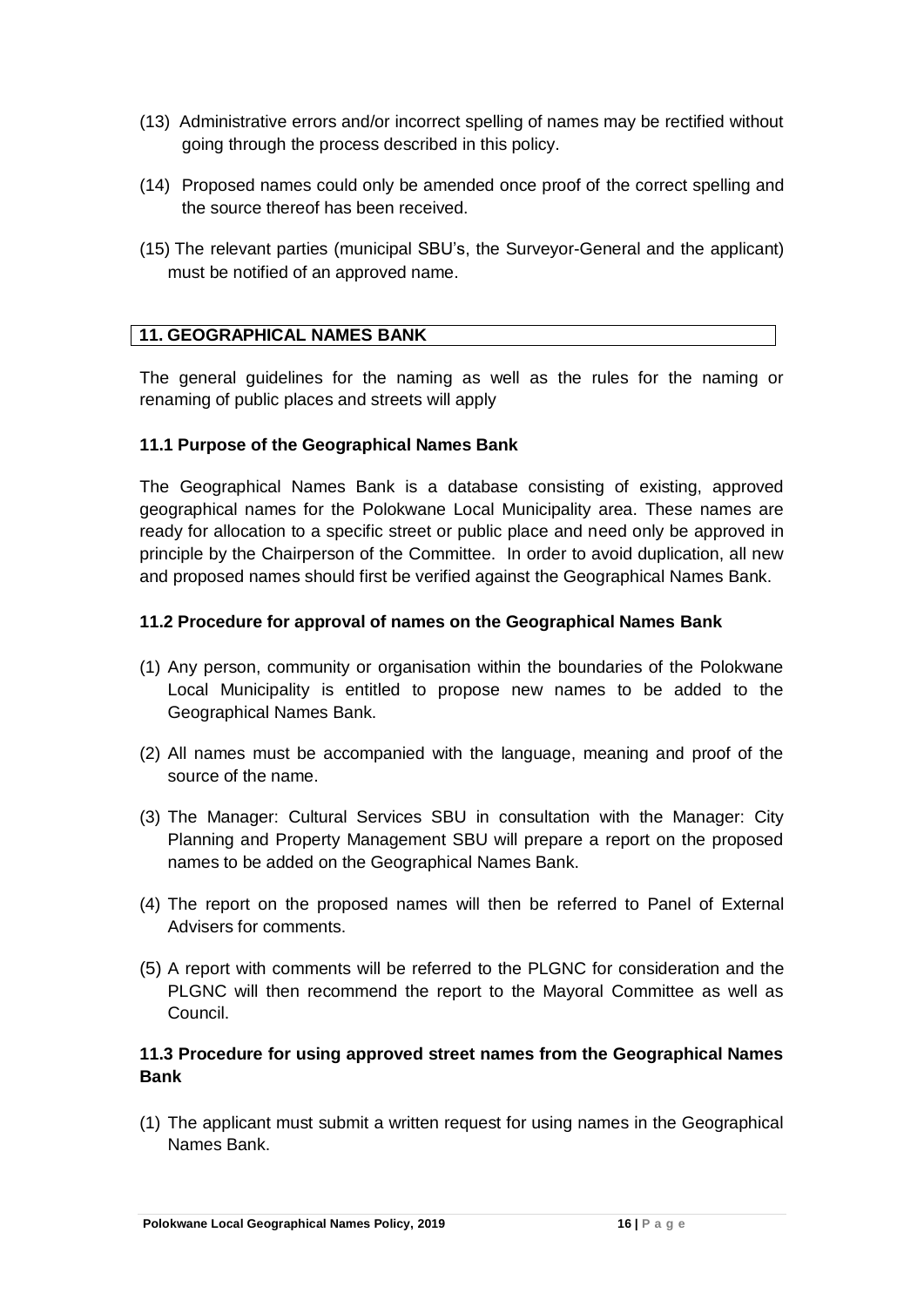- (2) Cultural Services SBU will then liaise with the Councillor/Ward Committee and provide them with a list of approved names.
- (3) Once all parties agree on the names, a confirmation document will be prepared and should be signed by the Ward Councillor to confirm that the names could be allocated to his/her ward.
- (4) If the Ward Councillor does not inform Cultural Services SBU of the acceptance or non-acceptance of the names within 30 days from the day the request for such information was sent, the officials in conjunction with the Chairperson of the Committee will select names from the Geographical Names Bank.
- (5) Due to the fact that the names in the Geographical Names Bank have already been approved no further approval by Council is deem necessary.

#### **12. NAMING AND RENAMING OF MUNICIPAL PROPERTIES**

This section is applicable to all municipal properties such as buildings, parks, libraries, museums, clinics, cemeteries, stadiums etc.

#### **12.1 Who may apply**

The Strategic Business Unit within the municipality responsible for a particular property may propose a name for it.

#### **12.2 Procedure**

- (1) The Manager: Cultural Services SBU must evaluate the proposed name in line the provisions of this policy and submit a report to the PLGNC.
- (2) Communication and Marketing SBU will be responsible for the advertisements in all relevant newspapers and any road shows deemed necessary to market and promote the changes, as well as for the budget for these functions.
- (3) Notification on the proposed new name must be published in the local newspapers.
- (4) Written comments on the name will only be received within 14 days from the date of publication of the notice.
- (5) Any comments or objections regarding the proposed name changes must be forwarded to the Cultural Services SBU for inclusion in the final report to the PLGNC.
- (6) The Office of the Speaker will comment on the proposed names.
- (7) All names must be referred to the PLGNC, who will evaluate and consider the names.
- (8) The PLGNC must forward its recommendations to the Council for consideration and approval.